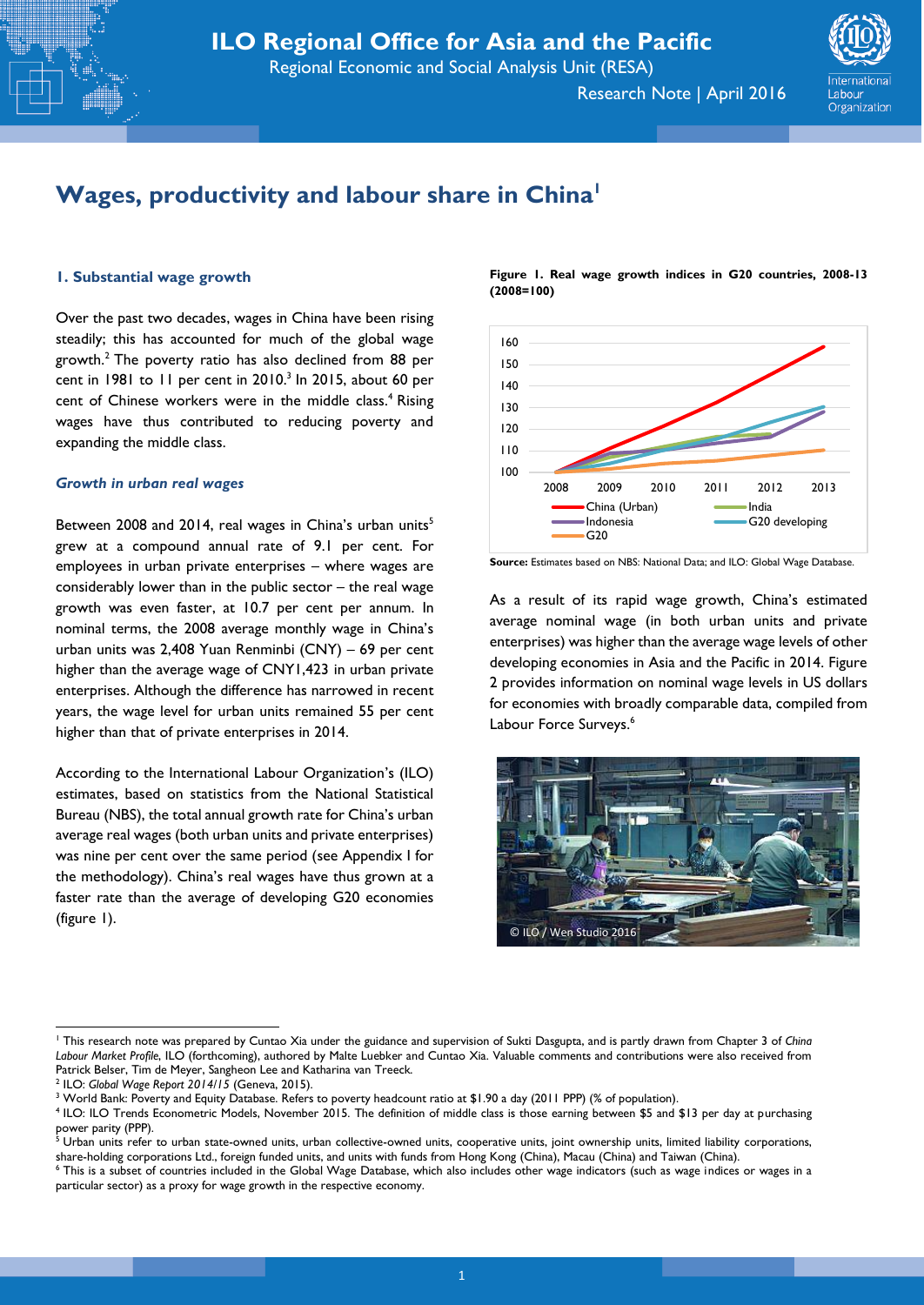

**Figure 2. Average nominal monthly wages in selected countries in Asia and the Pacific in US\$ (2014 or latest available)**

\* Based on salaries and wages surveys

\*\* Calculated as employment-weighted average of urban units and urban private enterprises (See Appendix I).

**Source:** ILO: Global Wage Database 2014/15, based on national statistics. World Bank: World Development Indicators; NBS: National Data.

Although China's real wage growth in urban units remained in double digits for most of the 2000s until 2009, its pace has slowed with the recent cooling of the Chinese economy. China's average real wage in urban units and private enterprises grew 6.2 per cent in 2014, down from 8.8 per cent in 2013 and 11.3 per cent in 2009 (figure 3).





The weighted urban average real wage growth rates were lower than the rates for unban units and urban private enterprises in 2010 and 2014. This was mainly the result of rapidly expanding employment in private enterprises, where wages are relatively lower. Employment in urban private enterprises accounted for only 5.5 per cent of the total urban employment in 2000, but the share increased to around 25 per cent in 2014.<sup>7</sup> Therefore, the wage data for urban units can no longer be assumed to represent the wage levels in the entire urban area. The shift of employment from high-wage urban units towards private enterprises has moderated overall wage growth.<sup>8</sup>

#### *Wages converging across the manufacturing sector*

As the world's factory, China has a large number of workers employed in manufacturing. ILO (forthcoming)<sup>9</sup> illustrates that wages have been converging across sub-sectors of urban manufacturing units over the past decade, as those with lower wages witnessed higher wage growth. Real wages in manufacturing have grown by 176 per cent on average between 2003 and 2013. In particular, low-wage sectors have witnessed higher wage growth. These include textiles (242 per cent), furniture (210 per cent), processing of timber and wood (227 per cent) and food processing (216 per cent).

<sup>1</sup> <sup>7</sup> Calculated based on NBS: National Data.

<sup>8</sup> ILO: *Wages in Asia and the Pacific: Dynamic but uneven progress* (Bangkok, 2014).

<sup>9</sup> ILO: *China Labour Market Profile* (Beijing, forthcoming).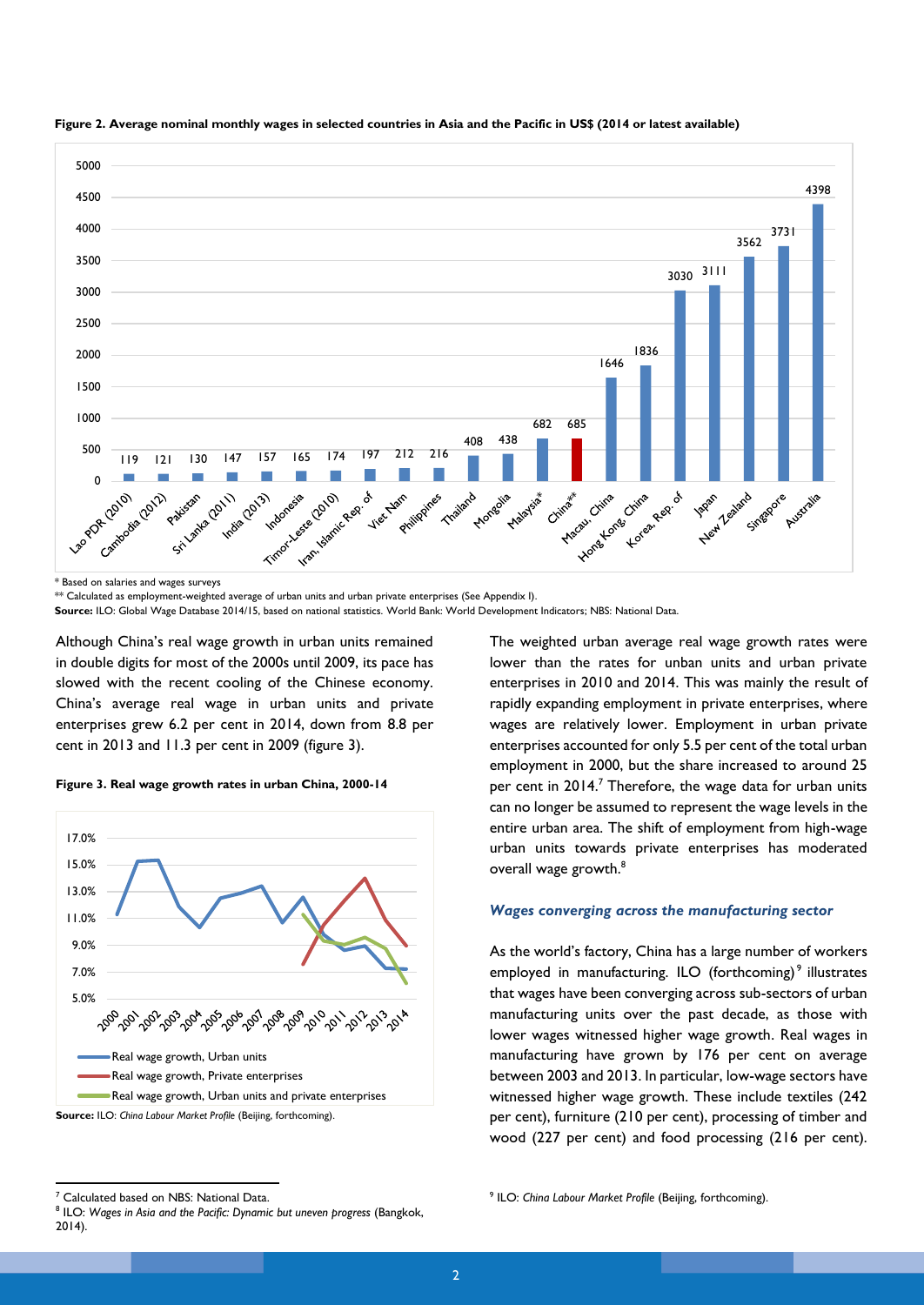The balancing of sectoral wages can be partly explained by the competition for workers between enterprises. Enterprises in labour-intensive sectors which traditionally relied on cheap labour have had to increase their wages to attract and retain workers.

## *Minimum wages have increased steadily but less than average real wages*

Minimum wage policies play an important role in reducing inequality and in supporting low-paid workers. <sup>10</sup> The Ministry of Labour and Social Security issued the "Regulation on Minimum Wages" in 2004 to reinforce the enforcement of minimum wage policy.<sup>11</sup> Since then, the minimum wages have been regularly raised in all provinces (figure 4).



**Figure 4. Nominal minimum wage increase between 2004 and 2014 (CNY)**



**Note:** All rates refer to the highest minimum wage standards in each province. National Average is calculated as employment-weighted average of minimum wage levels in each province.

**Source:** ILO: *China Labour Market Profile* (Beijing, forthcoming).

The average minimum wage in China, weighted by urban employment in each province, almost tripled in nominal terms between 2004 and 2014. China's 12th Five-year Plan set a target for the minimum wages to increase by 13 per cent per year between 2011 and 2015, and to increase household income by seven per cent.<sup>12</sup> After adjusting for inflation, China's average minimum wages increased by 120 per cent between 2004 and 2014, at a compound annual growth rate of 8.4 per cent. However, this growth was much slower than the real wage growth in urban units, which was 10.4 per cent per annum over the same period (figure 5). Indeed, the gap has widened between minimum wages and average wages in China over the past decade.

**<sup>.</sup>** <sup>10</sup> ILO: *Global Wage Report 2014/15* (Geneva, 2015).

<sup>&</sup>lt;sup>11</sup> The Ministry of Labour and Social Security and the Ministry of Personnel were combined as the Ministry of Human Resource and Social Security in 2008.

<sup>&</sup>lt;sup>12</sup> The State Council No.6 [2012], See: http://www.miit.gov.cn/n11293472/n11293832/n11294042/n11302345/147 72713.html [accessed 31 Mar. 2016].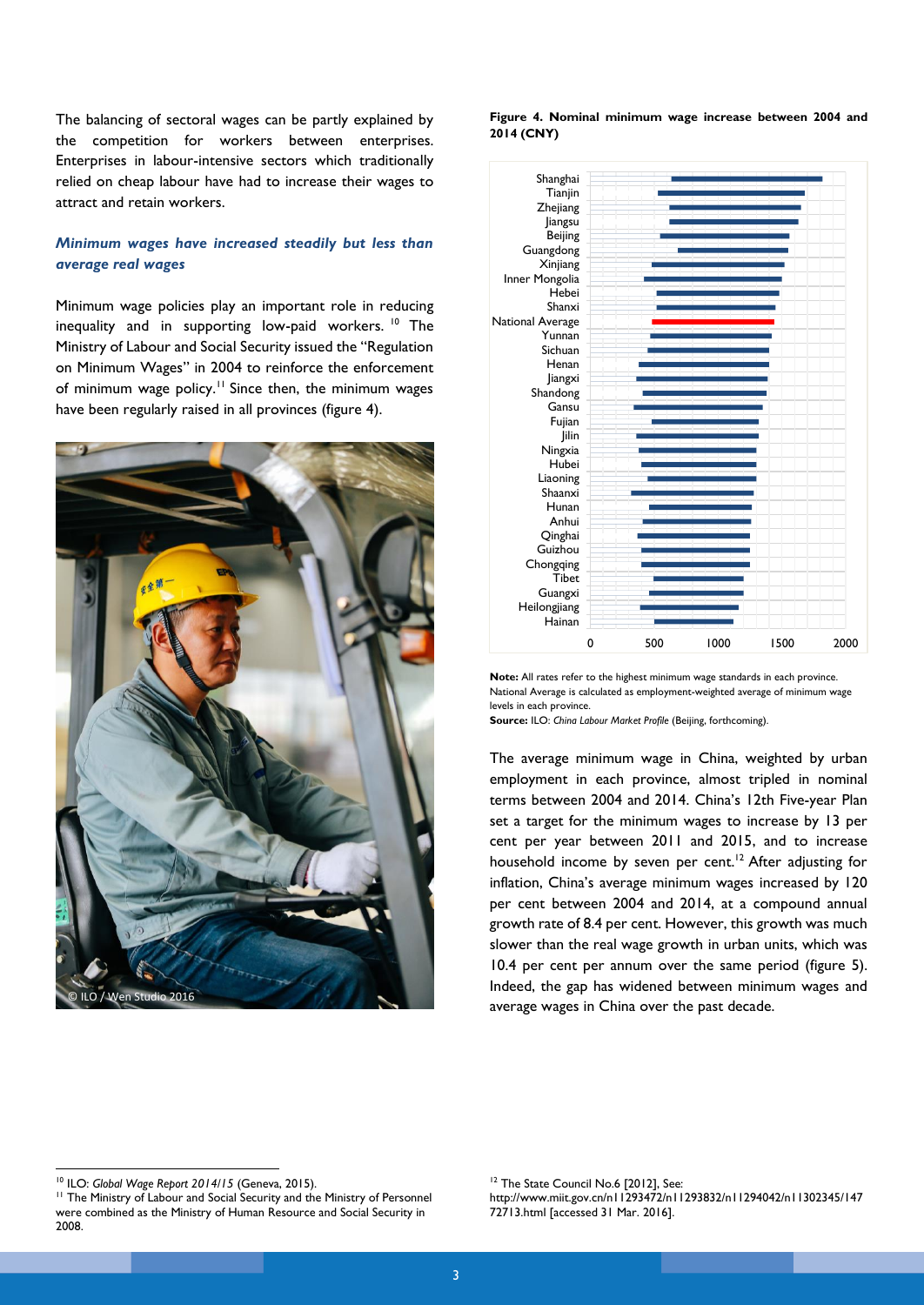

#### **Figure 5. Average real wages in urban units and real minimum wage levels in China, 2004-14 (CNY, 2010 prices)**

**Note:** Minimum wages are calculated as employment-weighted average of the highest minimum wage standards in each province.

**Source:** ILO: *China Labour Market Profile* (Beijing, forthcoming).

The establishment of minimum wages has been China's main mechanism to address social inequality, especially given the absence of other effective policy tools. However, partly due to the comparatively low minimum wages, minimum wage policy can only have a limited effect on inequality without being complemented by collective bargaining. Collective bargaining offers more room for employers to negotiate higher labour productivity, and for employees to negotiate adequate compensation for higher labour productivity.

Meanwhile, research still suggests that minimum wages have a positive effect on facilitating structural transformation, or 'economic upgrading'. For instance, a higher minimum wage induces low-wage firms to shed labour, but does not affect high-wage firms as much – who are likely to hire additional workers when minimum wages rise.<sup>13</sup> Minimum wages thus have a 'cleansing effect', weeding out enterprises that do not meet the social (or environmental) standards of a higherincome economy and releasing human and financial resources for the enterprises that do play a role in such an economy. 14

## **2. Does compensation follow productivity?**

China's remarkable economic growth has been accompanied by an already significant structural transformation as workers have moved from low-productivity agricultural sectors to

<sup>15</sup> Manuscript of ILO: KILM 9th edition.

**.** 

higher-productivity industrial sectors, thus increasing the general labour productivity levels. Labour productivity is defined as output per unit of labour input; it measures the efficiency with which human resource inputs are used to produce goods and services.<sup>15</sup> Labour productivity only partially reflects the productivity of labour in terms of effort or capacities of workers, and depends to a large degree on the presence of other inputs (particularly capital) as well as on a host of other factors.<sup>16</sup> Linking wage growth to productivity growth is important for the government, as it ensures that economic growth benefits workers, that people can partake in the productivity gains, and that enterprises can increase their gross operating surplus along with the productivity growth.<sup>17</sup> Therefore, the draft outline of China's 13<sup>th</sup> Five-year Plan emphasizes that the labour productivity is targeted to rise from CNY87,000 per worker in 2015 to CNY120,000 per worker in 2020, <sup>18</sup> which requires the country to maintain the relatively high productivity growth rate at 6.6 per cent per annum during the current Five-year Plan period.

In recent years, the sustainability of wage growth has come under political scrutiny.<sup>19</sup> Rising wages have alarmed some observers who believe that this would result in China losing its competitiveness in the global market. However, whether higher wages lower competitiveness depends on how it affects real 'unit labour costs'. What matters for an economy is not the absolute wage level, but the wage level relative to the labour productivity. If rising wages are offset by even higher output per worker, wage growth will not hamper competitiveness. This is why it is important to examine wage growth in China relative to overall productivity growth.<sup>20</sup> It is worth keeping in mind also that competitiveness depends on total-factor productivity and not purely on labour productivity – for wage growth to undermine competitiveness one must assume that the productivity of other factors remains constant to or below increases in labour productivity.

As noted above, China's wage data covers employees in urban units and urban private enterprises; that is, only the urban sector. Labour productivity reflects the average output of all workers in the country, including the rural sector.<sup>21</sup> No relevant data is available from the NBS for the

<sup>13</sup> Y. Huang; P. Loungani; and G. Wang: *Minimum Wages and Firm Employment: Evidence from China*, Working Paper No. 14/184 (Washington, DC, IMF, 2014), p. 43.

<sup>14</sup> F. Mayneris; S. Poncet; and T. Zhang: *The cleansing effect of minimum wage. Minimum wage rules, firm dynamics and aggregate productivity in China,* CEPII Working Paper, No. 2014-16 (Paris, CEPII, 2014).

<sup>16</sup> OECD: Measuring Productivity, OECD Manual, Paris, 2001

<sup>17</sup> ILO; Asia Development Bank (ADB): *ASEAN Community 2015: Managing integration for better jobs and shared prosperity* (Bangkok, 2014).

<sup>18</sup> See:

http://www.mof.gov.cn/zhengwuxinxi/caijingshidian/xinhuanet/201603/t201 60307\_1896180.html [accessed 10 Mar. 2016].

<sup>&</sup>lt;sup>19</sup> See: http://www.ecns.cn/cns-wire/2016/02-22/199965.shtml [accessed 30 Mar. 2016].

<sup>&</sup>lt;sup>20</sup> See: http://www.ecns.cn/cns-wire/2016/02-22/199965.shtml [accessed 11 Mar. 2016].

<sup>&</sup>lt;sup>21</sup>Labour productivity refers to all workers including self-employed persons, whereas average wages refer only to employees. It is still necessary to compare these two concepts, because changes in the labour share can be attributed almost entirely to changes in the relationship between average wages and labour productivity (for a detailed exposition of the relationship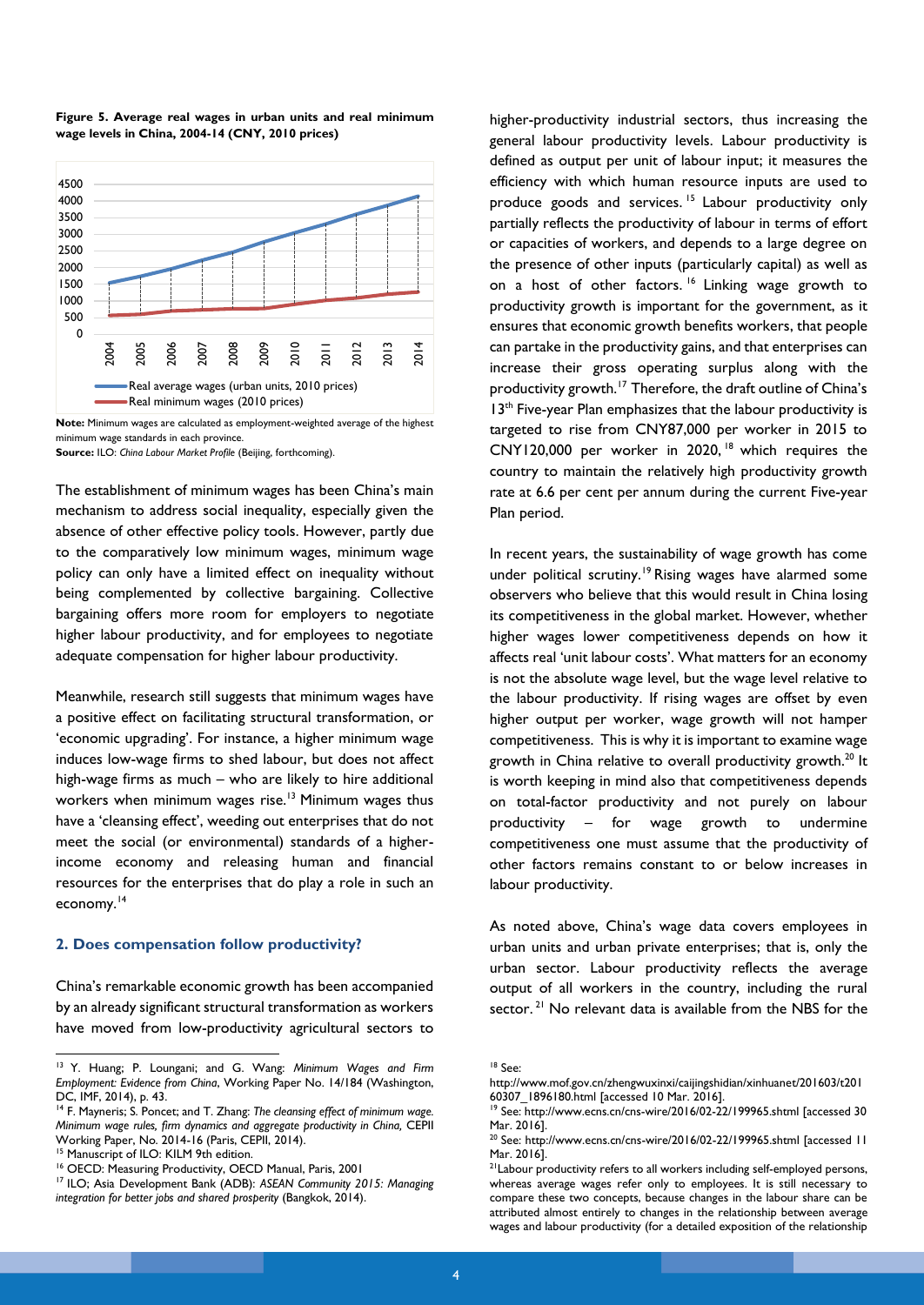average wages of the entire economy (including urban and rural areas). But the ILO's Global Wage Report 2014/15 notes that it may be more appropriate to compare increases in average compensation per employee with labour productivity growth, since compensation includes not only wages but also bonuses and allowances payable in cash or in kind. 22

Following the methodology established in the wage report, average compensation per employee is estimated using national sources (Appendix II). Similarly, labour productivity is estimated, following the ILO methodology (see Appendix III for details).

Using the above methodology, we find that over the past decade, labour productivity in China has been growing faster than labour compensation (figure 6). Chinese workers' average output increased at a compound annual rate of 9.6 per cent between 2000 and 2012, while employees' average real compensation increased at an annual growth rate of 8.2 per cent over the same period. Labour productivity has continued to outstrip real compensation growth in China since 2003. The gap between the two tended to increase until 2012, the latest year for which both estimates were available. However, it is less clear whether this trend continued after 2012, as there is some indication that wage growth has outstripped productivity growth since then (see the next section on 'declining labour income share').

#### **Figure 6. Indices of labour productivity and average real labour compensation in China, 2000-13 (2000=100)**



**Source:** ILO estimates based on NBS: China Statistical Yearbook, various years; MoHRSS and NBS: China Labour Statistical Yearbook, various years.

#### **3. Declining labour income share**

**.** 

The labour share shows how much of national income results to labour.<sup>23</sup> Under most circumstances, a decline in labour share reflects a situation where labour productivity is growing faster than labour compensation.

As noted in the previous sections, the growth rates of urban real wages and average real labour compensation were relatively high in China over the past decade. However, high real wage/compensation growth does not necessarily imply a growing labour share, as this also depends on productivity growth. Following the standard method, China's labour share is calculated as the ratio of compensation of employees over gross value added (a measure of total output). From 2000 up to 2003, the labour share in China fluctuated around 53 per cent, but it has dropped considerably since 2003. It finally bottomed out at 47.0 per cent in 2011, and recovered to 49.4 per cent and 50.9 per cent in 2012 and 2013 respectively (figure 7).

**Figure 7. Labour share or real unit costs in China, 2000-13**



**Source:** ILO estimates based on NBS: China Statistical Yearbook, various years.

The considerable and continuous labour share decline from 2002 to 2011 shows that growth in compensation of employees has fallen behind labour productivity growth, and that Chinese workers' share in the expanding economy has declined.<sup>24</sup> The reasons for the decline have been debated, but typically include technological changes, globalization, financialization, $^{25}$  and weak labour market institutions – all of which contribute to a weakening of workers' bargaining power. Other explanations note the rapid structural transformation (from the agricultural to the non-agricultural sectors) where the capital share is often higher, or the restructuring of state-owned enterprises and increased monopoly power within industry.<sup>26</sup>

Since 2012, China's labour share has started to rise, and increased by 3.9 per cent within two years. It is yet unclear whether the uptick since 2012 was a temporary or a trend reversal, but regardless is worth further analysis.

and dominate the industrial sectors of the economy.

between wages, productivity and labour shares, see Appendix II in ILO: *Global Wage Report 2012/13*, p. 76).

<sup>22</sup> ILO: *Global Wage Report 2014/15* (Geneva, 2015).

<sup>&</sup>lt;sup>23</sup> M. Luebker: *Labour shares*, ILO Technical Brief No.1 (Geneva, ILO, 2007). <sup>24</sup> ILO: *Wages in Asia and the Pacific: Dynamic but uneven progress* (Bangkok, 2014).

<sup>&</sup>lt;sup>25</sup> i.e., a process by which financial markets and leverage override capital

<sup>26</sup> C. E. Bai,; Z. Qian: *The factor income distribution in China: 1978-2007*, China Economic Review, No.21 (2010).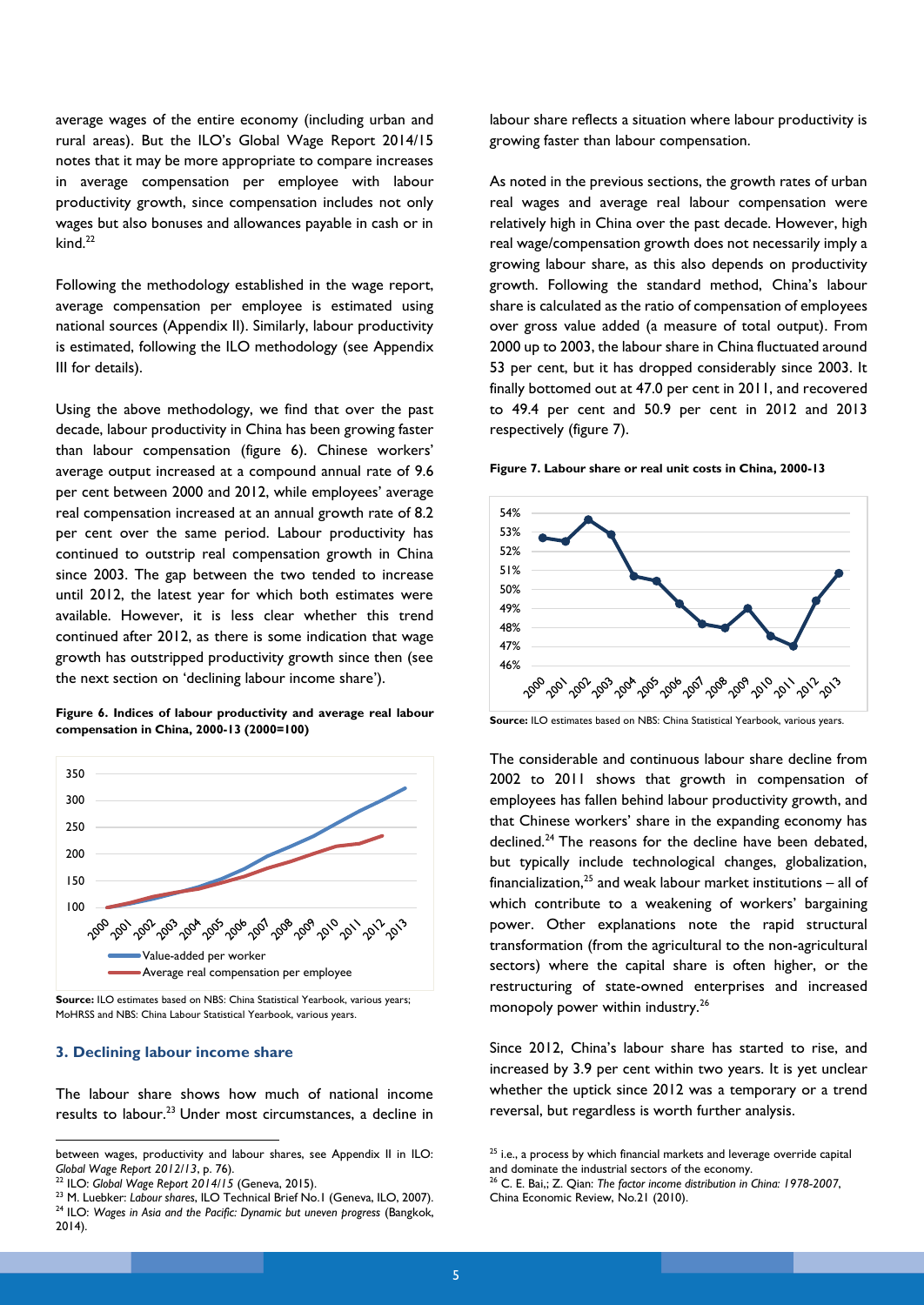#### **Appendix I: Estimates for China's urban wages**

According to the NBS, urban employment in China is composed of three groups: these are employment in urban units; employment in urban private enterprises; and employment in individually-owned business.

Before 2008, the NBS only published the wage series for urban units. This term covers state-owned units, urban collective-owned units, cooperative units, joint ownership units, limited liability corporations, share-holding corporations, foreign funded units, and units with funds from Hong Kong (China), Macau (China) and Taiwan (China). However, employed persons in private enterprises and individually-owned business<sup>27</sup> were excluded from the wage series.

In 2008, the NBS started to release another wage series for urban private enterprise to fill this data gap. They showed big wage differences between urban private enterprises and urban units.

Due to the lack of data for employees working in individuallyowned business, it is only possible to estimate the average urban wages by combining the available wage series for urban units and urban private enterprises and taking the shares of employees as weights. Employed persons in urban units are all regarded as paid employees. The number of employees in urban private enterprises are calculated by subtracting the number of employers from the total employed persons in urban private enterprises. This combined series can show a wage trend closer to the real picture in China's urban area. Although wages have grown rapidly in both urban units and urban private enterprises, the shift of employment towards private enterprises (which pay substantially lower wages) slows the average wage growth (see table I-1 for the methodology).

|                                                                                      | 2000                      | 2005                 | 2008      | 2010    | 2011    | 2012    | 2013    | 2014    |
|--------------------------------------------------------------------------------------|---------------------------|----------------------|-----------|---------|---------|---------|---------|---------|
| <b>Employment in urban units</b>                                                     |                           |                      |           |         |         |         |         |         |
| Employment in units (million, year-<br>end)                                          | 116.1                     | 114.0                | 121.9     | 130.5   | 44.1    | 152.4   | 181.1   | 182.8   |
| <b>Employment in urban private</b><br>enterprises                                    |                           |                      |           |         |         |         |         |         |
| Employment in urban private<br>enterprises (million, year-end)                       | 12.7                      | 34.6                 | 51.2      | 60.7    | 69.1    | 75.6    | 82.4    | 98.6    |
| Number of employers in urban<br>private enterprises million, year-end)               | 2.5                       | 7.2                  | 10.7      | 12.6    | 14.8    | 16.5    | 18.3    | 22.3    |
| Number of employees in urban<br>private enterprises million, year-end)               | 10.2                      | 27.4                 | 40.6      | 48.I    | 54.4    | 59.1    | 64.2    | 76.3    |
| Urban employment                                                                     |                           |                      |           |         |         |         |         |         |
| Number of employees in urban units<br>and private enterprises (million,<br>year-end) | 126.3                     | 141.4                | 162.5     | 178.6   | 198.5   | 211.5   | 245.2   | 259.I   |
| Share of urban units                                                                 | 92%                       | 81%                  | 75%       | 73%     | 73%     | 72%     | 74%     | 71%     |
| Share of private enterprises                                                         | 8%                        | 19%                  | 25%       | 27%     | 27%     | 28%     | 26%     | 29%     |
| Monthly average nominal wages                                                        |                           |                      |           |         |         |         |         |         |
| Urban units (CNY)                                                                    | 778                       | 1517                 | 2 4 0 8   | 3 0 4 5 | 3 4 8 3 | 3897    | 4 2 9 0 | 4 6 9 7 |
| Private enterprises (CNY)                                                            | $\ddot{\phantom{0}}\cdot$ | $\ddotsc$            | 1423      | 1730    | 2 0 4 6 | 2 3 9 6 | 2726    | 3 0 3 3 |
| Urban units and private enterprises*<br>(CNY)                                        |                           | $\ddot{\phantom{a}}$ | 2 1 6 2   | 2691    | 3 0 9 0 | 3 4 7 8 | 3 8 8 1 | 4 2 0 7 |
| Monthly average wages,<br>constant 2010 prices**                                     |                           |                      |           |         |         |         |         |         |
| Urban units (CNY)                                                                    | 940                       | 1737                 | 2 4 6 3   | 3 0 4 5 | 3 3 0 8 | 3 604   | 3 8 6 7 | 4 1 4 6 |
| Private enterprises (CNY)                                                            | $\ldots$                  | $\ldots$             | 1455      | 1730    | 1943    | 2 2 1 6 | 2 4 5 7 | 2677    |
| Urban units and private enterprises*<br>(CNY)                                        | $\ddotsc$                 | $\ddotsc$            | 2 2 1 1   | 2691    | 2934    | 3 2 1 6 | 3 4 9 8 | 3714    |
| Real wage growth***                                                                  |                           |                      |           |         |         |         |         |         |
| Urban units                                                                          | 11.3%                     | 12.5%                | 10.7%     | 9.8%    | 8.6%    | 9.0%    | 7.3%    | 7.2%    |
| Private enterprises                                                                  | $\ldots$                  | $\ldots$             | $\ldots$  | 10.5%   | 12.3%   | 14.0%   | 10.9%   | 9.0%    |
| Urban units and private enterprises*                                                 | $\ddotsc$                 | $\ddotsc$            | $\ddotsc$ | 9.3%    | 9.1%    | 9.6%    | 8.8%    | 6.2%    |
|                                                                                      |                           |                      |           |         |         |         |         |         |

\* ILO estimate, based on average wages and number of employees in both types of enterprises.

\*\* Nominal wages deflated with the CPI for urban households.

\*\*\* Growth of average monthly wages at constant 2010 prices.

1

**Source:** China National Bureau of Statistics (NBS) and ILO estimates based on NBS data.

approved to be engaged in individual industrial or commercial business, including self-employed persons as well as helpers and hired laborers who work in individual households (NBS: *China Statistical Yearbook 2015*, p. 138).

 $27$  Refers to persons who hold the certificates of residence in urban areas or have resided in the urban areas for a long time and have been registered at the departments of industrial and commercial administration and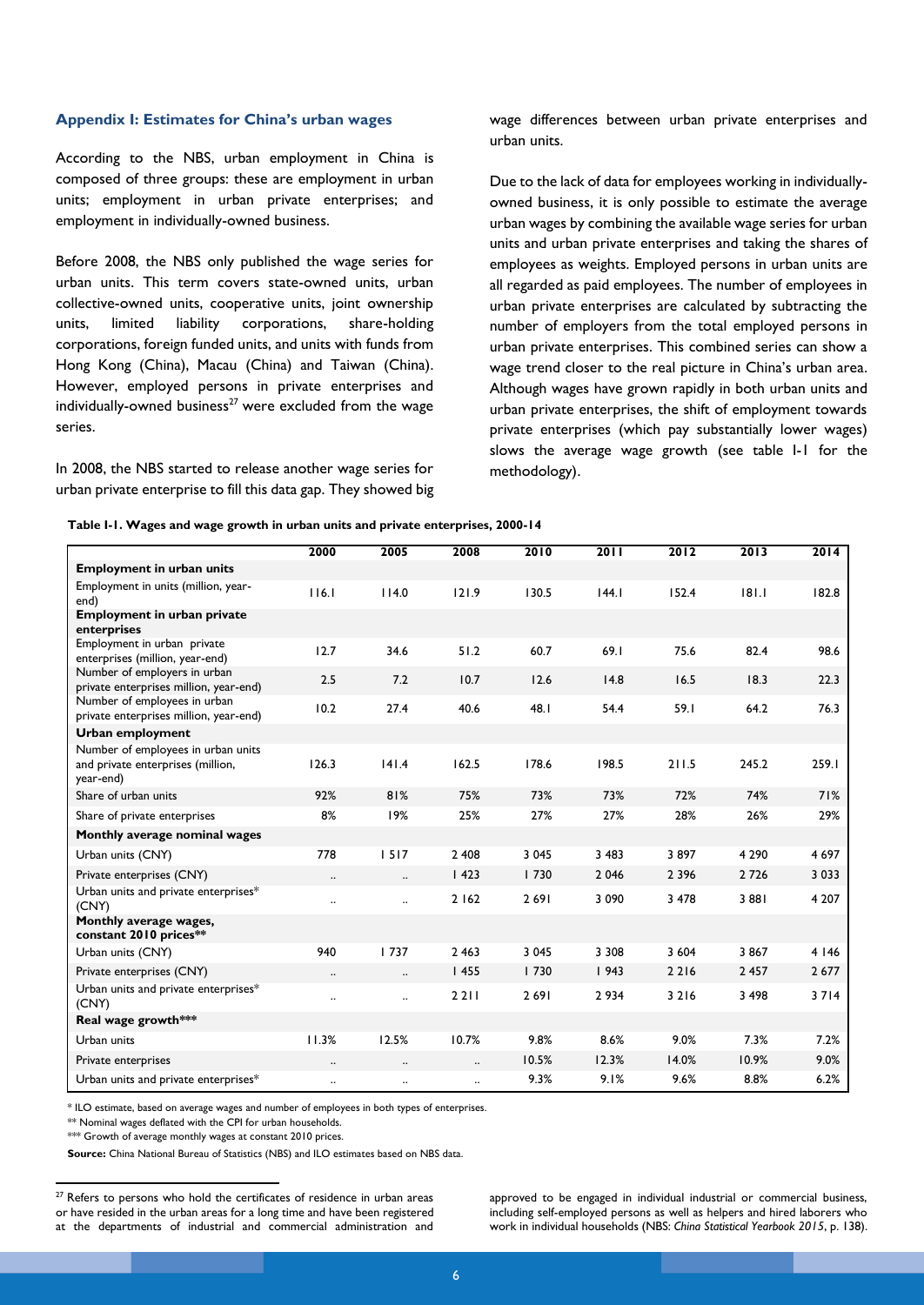## **Appendix II Calculation of China's average compensation per employee**

#### *Number of employees*

As shown in Appendix I, number of employees in China's urban units and urban private enterprises is computable. The NBS and the Ministry of Human Resources and Social Security (MoHRSS) released the total employment in township and village enterprises in China Labour Statistical Yearbooks. By removing the employment in rural individually-owned business and the number of employers in rural private enterprises, we can estimate the number of employees in township and village enterprises while excluding individually-owned business. The sum of the number of employees in China's urban units and urban private enterprises, and the number of employees in township and village enterprises (excluding individuallyowned business) equals the number of employees in both urban and rural areas, except those employed in individuallyowned business. The NBS provides data for the number of engaged persons in individually-owned business and the number of owners of individually-owned business – the difference between the two comprises the number of employees in individually-owned business. Adding up the number of employees in both urban and rural areas (except employees in individually-owned business), and the number of employees in individually-owned business gives us the estimated total number of employees in China (see table II-1 below for the detailed calculation).

The result shows that the share of employees in China's total employment has increased gradually, and the share levels are close to those reported in the tables for composition by employment status in China Labour Statistical Year Books. However, the NBS stopped releasing employment numbers in township and village enterprises in 2014. The latest data available is for 2012 from China Labour Statistical Yearbook 2013.

#### *Average compensation per employee*

In terms of the rural employment, there is no relevant wage data from the NBS; however, this data essential in estimating the income levels for urban and rural employees as a whole, and for comparing labour compensation with labour productivity in China. Although there is no direct source from the NBS, it is possible to calculate the average labour compensation for the entire economy by dividing the total labour compensation with the estimated total number of employees, $^{28}$  and then using the consumer price index (CPI) to convert the data into real terms (see table II-2). There is a debate about whether the CPI or the GDP convention factor is the most appropriate tool to be used to deflate the wages/labour compensation. The Global Wage Report selected the CPI to estimate real wage growth, as CPI can reflect changes in the purchasing power of consumers more accurately when the standard of living is being assessed (see ILO: *Global Wage Report 2014/15*, box 4 for more details). The CPI from China's national source is used here to calculate the real compensation of Chinese employees.

| Unit: 10,000 persons                                      | 2000    | 2005    | 2008    | 2009    | 2010    | 2011   | 2012     |
|-----------------------------------------------------------|---------|---------|---------|---------|---------|--------|----------|
| Total employment                                          | 72 085  | 74 647  | 75 5 64 | 75 828  | 76 105  | 76 420 | 76 704   |
| Employees in urban units and urban private<br>enterprises | 12 634  | 14141   | 16 250  | 16952   | 17863   | 19849  | 21 147   |
| Employment in individually-owned business                 | 5 0 7 0 | 4 9 0 1 | 5 7 7 6 | 6 5 8 5 | 7 0 0 8 | 7945   | 8 6 2 8  |
| Owners of individually-owned business                     | 2 5 7 1 | 2 4 6 4 | 2917    | 3 1 9 7 | 3 4 5 3 | 3756   | 4 0 5 9  |
| <b>Employees in individually-owned business</b>           | 2 4 9 9 | 2 4 3 7 | 2859    | 3 3 8 8 | 3 5 5 5 | 4 189  | 4 5 6 9  |
| Employment in township and village enterprises            | 12820   | 14 272  | 15451   | 15 588  | 15893   | 16 186 | $10150*$ |
| Employment in rural individually-owned business           | 2934    | 2 1 2 3 | 2 1 6 7 | 2 3 4 1 | 2 5 4 0 | 2718   | 2 9 8 6  |
| Employers in rural private enterprises                    | 149     | 389     | 441     | 486     | 534     | 510    | 554      |
| Employees in rural private enterprises                    | 990     | 1977    | 2 3 4 0 | 2 5 7 7 | 2813    | 2932   | 3 185    |
| Total number of employees                                 | 24 869  | 28 3 38 | 31 952  | 33 102  | 34 2 36 | 36 996 | 39 051   |
| Share of employees in total employment (%)                | 35      | 38      | 42      | 44      | 45      | 48     | 51       |

**Table II-1. Number of employees in China, 2000-12**

*\** Data for 2012 does not cover employment in private sectors.

**Source:** ILO estimates based on NBS: *China Statistical Yearbook*, various years; MoHRSS and NBS: *China Labour Statistical Yearbook*, various years.

wages, bonuses and allowances, which employees earn in cash or in kind (NBS: *China Statistical Yearbook 2015,* p. 102).

<sup>1</sup>  $28$  Labour compensation refers to the total payment of various forms to employees for the productive activities they are engaged in. It includes